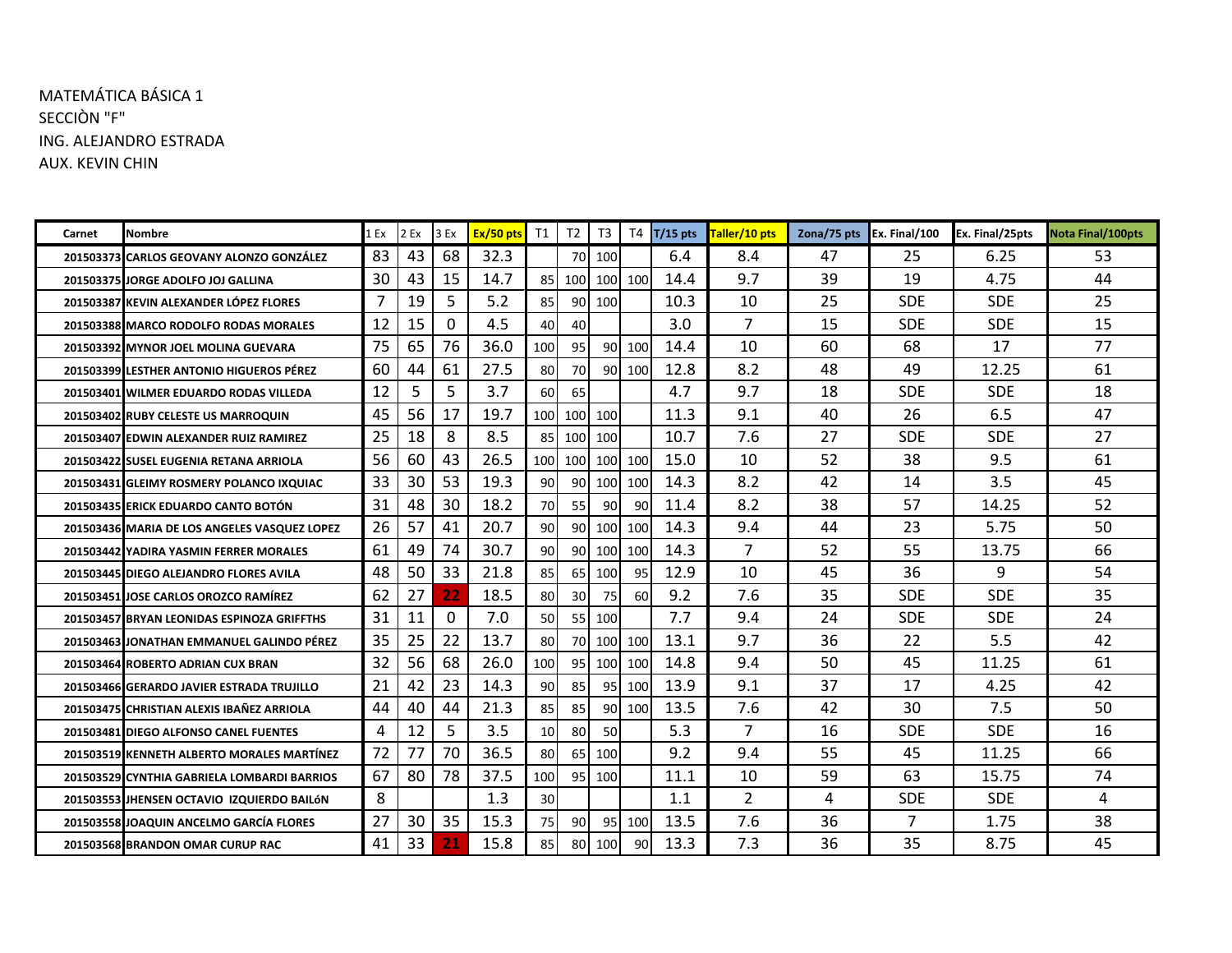| Carnet | Nombre                                           | 1 Ex | 2 Ex | 3 Ex | Ex/50 pts | T1              | $T2$            | T3              |     |      | $T4$ $T/15$ pts $Taller/10$ pts | Zona/75 pts Ex. Final/100 |            | Ex. Final/25pts | <b>Nota Final/100pts</b> |
|--------|--------------------------------------------------|------|------|------|-----------|-----------------|-----------------|-----------------|-----|------|---------------------------------|---------------------------|------------|-----------------|--------------------------|
|        | 201503581 FERNANDO GÁLVEZ AVILA                  | 12   | 47   | 25   | 14.0      | 60              |                 | 60 100          |     | 8.3  | 7.6                             | 30                        | <b>SDE</b> | <b>SDE</b>      | 30                       |
|        | 201503588 EDY ESTUARDO HERNÁNDEZ LÓPEZ           | 16   | 19   | 4    | 6.5       | 80              |                 | 85 100          |     | 9.9  | 8.5                             | 25                        | <b>SDE</b> | <b>SDE</b>      | 25                       |
|        | 201503606 BRYAN STEVE CHOC CUTERES               | 24   | 21   | 28   | 12.2      | 85              |                 | 55 100          |     | 9.0  | 7                               | 28                        | <b>SDE</b> | <b>SDE</b>      | 28                       |
|        | 201503612 LUIS FERNANDO MORALES GARCIA           | 26   | 30   | 49   | 17.5      | 90 <sub>0</sub> | 75              | 90              | 100 | 13.3 | 8.2                             | 39                        | 21         | 5.25            | 44                       |
|        | 201503617 OLIVERT HERLINDO VARGAS CONTRERAS      | 51   | 70   | 45   | 27.7      | 95              |                 | 95 100 100      |     | 14.6 | 9.4                             | 52                        | 52         | 13              | 65                       |
|        | 201503629 MARVIN ESTUARDO LÓPEZ TAJIN            | 26   | 18   |      | 7.3       | 70              | 35              |                 |     | 3.9  | 6.6                             | 18                        | <b>SDE</b> | <b>SDE</b>      | 18                       |
|        | 201503637 BRANDON NEFTALÍ FLORES ALFARO          | 33   | 57   | 23   | 18.8      | 70              | 25              |                 |     | 3.6  | 7.8                             | 30                        | <b>SDE</b> | <b>SDE</b>      | 30                       |
|        | 201503652 ZITO AYMERICH GUTIERREZ YOC            | 18   | 5    | 3    | 4.3       | 30 <sup>1</sup> |                 | 60 100          |     | 7.1  | 9.4                             | 21                        | <b>SDE</b> | <b>SDE</b>      | 21                       |
|        | 201503654 LUIS ALBERTO CASTILLO FUENTES          | 60   | 50   | 15   | 20.8      | 50              |                 | 60              |     | 4.1  | 9.1                             | 34                        | <b>SDE</b> | <b>SDE</b>      | 34                       |
|        | 201503657 HELBER YOVANY NOLASCO GOMEZ            | 41   | 40   | 43   | 20.7      |                 |                 | 100 100 100 100 |     | 15.0 | 8.8                             | 44                        | 72         | 18              | 62                       |
|        | 201503661 JORGE DANIEL PÉREZ GONZÁLEZ            | 15   | 44   | 5    | 10.7      | 50              |                 | 85 100          |     | 8.8  | 7.6                             | 27                        | <b>SDE</b> | <b>SDE</b>      | 27                       |
|        | 201503664 JIMMY ROLANDO GÓMEZ AGUSTÍN            | 56   | 45   | 63   | 27.3      | 100             |                 | 85 100 100      |     | 14.4 | 8.2                             | 50                        | 43         | 10.75           | 61                       |
|        | 201503675 LEONEL ANDRÉ MARROQUÍN V.              | 34   | 30   | 15   | 13.2      | 75              |                 | 40 100          |     | 8.1  | 7.2                             | 28                        | <b>SDE</b> | <b>SDE</b>      | 28                       |
|        | 201503681 PABLO DAVID MARTÍNEZ HERNÁNDEZ         | 48   | 28   | 31   | 17.8      | 100             |                 | 95 100          | 100 | 14.8 | 9.4                             | 42                        | 25         | 6.25            | 48                       |
|        | 201503706 JOSÉ GERARDO LÓPEZ AGUILAR             | 26   | 45   | 32   | 17.2      | 70              | 55              | 85              |     | 7.9  | 7.6                             | 33                        | <b>SDE</b> | <b>SDE</b>      | 33                       |
|        | 201503711 PABLO ALEJANDRO FLORES GORDILLO        | 23   | 48   | 43   | 19.0      | 70              |                 | 75 100          | 100 | 12.9 | 9.4                             | 41                        |            | 0               | 41                       |
|        | 201503712 OSCAR RENÉ CUELLAR MANCILLA            | 61   | 48   | 56   | 27.5      | 85              |                 | 85 100          | 90  | 13.5 | 9.4                             | 50                        | 30         | 7.5             | 58                       |
|        | 201503727 JENNIFFER ROXANA ALVAREZ RAMÍREZ       | 36   | 44   | 29   | 18.2      |                 |                 | 100 100 100     | 90  | 14.6 | 9.1                             | 42                        | 20         | 5               | 47                       |
|        | 201503731 DAVID ISRAEL MORALES MARTINEZ          | 59   | 42   | 19   | 20.0      | 40              | 35 <sup>1</sup> |                 |     | 2.8  | 6.3                             | 29                        | <b>SDE</b> | <b>SDE</b>      | 29                       |
|        | 201503738 JUAN JOSE LIMA RAMIREZ                 | 74   | 72   | 67   | 35.5      | 90              |                 | 95 100          | 85  | 13.9 | 10                              | 59                        | 51         | 12.75           | 72                       |
|        | 201503793 DIANA MARIBEL JIMENEZ ALONZO           | 62   | 54   | 50   | 27.7      | 100             |                 | 100 100 100     |     | 15.0 | 10                              | 53                        | 49         | 12.25           | 65                       |
|        | <b>201503794 CHRISTIAN ANDRÉS ORDÓÑEZ ROBLES</b> | 26   | 20   | 9    | 9.2       | 90              |                 | 95 100          |     | 10.7 | 7.9                             | 28                        | <b>SDE</b> | <b>SDE</b>      | 28                       |
|        | 201503795 EDGAR ANTONIO MERIDA ZUÑIGA            | 11   | 13   | 0    | 4.0       | 100             | 55              |                 |     | 5.8  | 7                               | 17                        | <b>SDE</b> | <b>SDE</b>      | 17                       |
|        | 201503800 ABNER OMAR URBINA DUARTE               | 44   | 69   | 27   | 23.3      | 95              | 60              |                 |     | 5.8  | 9.4                             | 39                        | 0          | 0               | 39                       |
|        | 201503821 NERY FERNANDO GALICIA CARREDANO        | 72   | 53   | 90   | 35.8      | 100             |                 | 95 100          | 100 | 14.8 | 10                              | 61                        | 76         | 19              | 80                       |
|        | 201503834 PEDRO ALEXANDER SANTAY CAN             | 42   | 30   | 22   | 15.7      | 60              |                 | 85 100          |     | 9.2  | 7                               | 32                        | <b>SDE</b> | <b>SDE</b>      | 32                       |
|        | 201503836 JOSÉ DANIEL LÓPEZ GONZÁLEZ             | 38   | 86   | 53   | 29.5      | 90 <sub>l</sub> | 90              | 85              | 85  | 13.1 | 9.1                             | 52                        | 45         | 11.25           | 63                       |
|        | 201503843 DANIEL ESTUARDO SIERRA GUERRA          | 35   | 42   | 62   | 23.2      |                 |                 | 100 100 100     | 90  | 14.6 | 8.1                             | 46                        | 67         | 16.75           | 63                       |
|        | 201503862 NICOLÁS ORÓN VÁSQUEZ                   | 31   | 23   | 14   | 11.3      | 80              | 80              | 90              |     | 9.4  | 8.8                             | 30                        | <b>SDE</b> | <b>SDE</b>      | 30                       |
|        | 201503873 HENRY EDUARDO BELTRAN M.               | 58   | 40   | 7    | 17.5      | 70              | 90              | 95              | 80  | 12.6 | 8.8                             | 39                        | $\Omega$   | 0               | 39                       |
|        | 201503876 KEVIN ALBERTO LÓPEZ MORALES            | 15   | 45   | 13   | 12.2      | 75              | 65              |                 |     | 5.3  | 8.5                             | 26                        | <b>SDE</b> | <b>SDE</b>      | 26                       |
|        | 201503878 ERICK FERNANDO SÁNCHEZ MEJÍA           | 36   | 28   | 0    | 10.7      | 90 <sub>0</sub> |                 | 15 100          |     | 7.7  | 7.9                             | 26                        | <b>SDE</b> | <b>SDE</b>      | 26                       |
|        | 201503903 RAÚL ANTONIO QUIÑONEZ MARTINEZ         | 40   | 18   | 15   | 12.2      | 70              | 80              | 60              |     | 7.9  | 9.4                             | 29                        | <b>SDE</b> | <b>SDE</b>      | 29                       |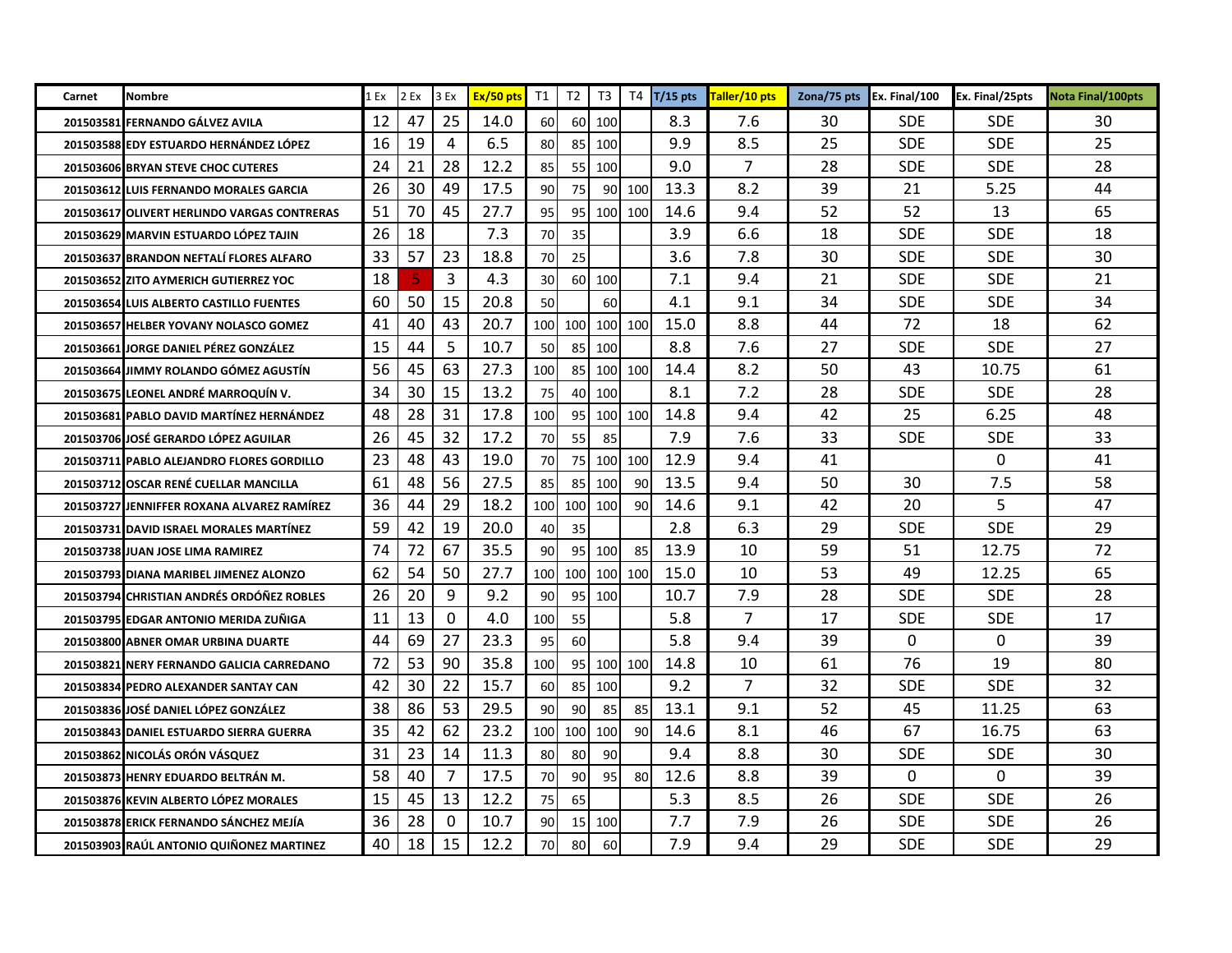| Carnet | Nombre                                      | 1 Ex | 2 Ex | 3 Ex | Ex/50 pts | <b>T1</b>       | T <sub>2</sub>  | T <sub>3</sub>  |        | $T4$ T/15 pts | Taller/10 pts | Zona/75 pts Ex. Final/100 |            | Ex. Final/25pts | <b>Nota Final/100pts</b> |
|--------|---------------------------------------------|------|------|------|-----------|-----------------|-----------------|-----------------|--------|---------------|---------------|---------------------------|------------|-----------------|--------------------------|
|        | 201503918 BRAYAN MAURICIO AROCHE BOROR      | 43   | 56   | 50   | 24.8      | 100             | 80              |                 | 90 100 | 13.9          | 8.8           | 48                        | 29         | 7.25            | 55                       |
|        | 201503924 JIAN CARLO PAOLO CELIS ARGUETA    | 33   | 37   | 40   | 18.3      | 90              | 65              |                 | 90 100 | 12.9          | 7.3           | 39                        | 45         | 11.25           | 50                       |
|        | 201503933 MANOLO RICARDO RAMIREZ M.         | 46   | 59   | 10   | 19.2      | 80              | 60              | 90              | 90     | 12.0          | 9.1           | 40                        | 0          | 0               | 40                       |
|        | 201503956 GUSTAVO ADOLFO RUCAL CUBUR        | 26   | 20   | 10   | 9.3       | 90              |                 | 100 100         |        | 10.9          | 8.2           | 28                        | SDE        | <b>SDE</b>      | 28                       |
|        | 201503958 DIEGO MANUEL MORALES RABANALES    | 48   | 23   | 40   | 18.5      | 100             | 90I             | 100             | 85     | 14.1          | 7.3           | 40                        | 38         | 9.5             | 49                       |
|        | 201503970 JOSÉ DAVID REYES IZAGUIRRE        | 40   | 52   | 51   | 23.8      | 75              | 95              | -95             | 95     | 13.5          | 8.2           | 46                        | 40         | 10              | 56                       |
|        | 201503980 GERSON OTTONIEL BATZ COCÓN        | 39   | 26   | 7    | 12.0      | 85              |                 | 75 100          |        | 9.8           | 7             | 29                        | <b>SDE</b> | <b>SDE</b>      | 29                       |
|        | 201503984 FERNANDO VIDAL RUIZ PIOX          | 47   | 48   | 40   | 22.5      | 90              |                 | 90 100          | 80     | 13.5          | 7.9           | 44                        | 45         | 11.25           | 55                       |
|        | 201503986 EDWAR EVERALDO ZACARIAS           | 49   | 69   | 65   | 30.5      | 100             |                 | 95 100          | 100    | 14.8          | 9.4           | 55                        | 32         | 8               | 63                       |
|        | 201503993 JHONATAN NEFTALÍ VÁSQUEZ TOC      | 5    | 13   | 0    | 3.0       | 70              | 85              |                 |        | 5.8           | 7.3           | 16                        | SDE        | <b>SDE</b>      | 16                       |
|        | 201503996 LESLIE LOURDES VELÁSQUEZ CANEL    | 17   | 20   | 13   | 8.3       | 75              | 45              | 75              |        | 7.3           | 7.6           | 23                        | <b>SDE</b> | <b>SDE</b>      | 23                       |
|        | 201504038 JUAN MANUEL JIMÉNEZ CRUZ          | 18   | 48   | 65   | 21.8      | 95              | 60              |                 |        | 5.8           | 8.2           | 36                        | 35         | 8.75            | 45                       |
|        | 201504051 ASUNCIÓN MARIANA SIC SOR          | 53   | 72   | 39   | 27.3      | 100             |                 | 85 100          | 100    | 14.4          | 9.1           | 51                        | 44         | 11              | 62                       |
|        | 201504056 ABNER OBED YUCUTÉ NOJ             | 29   | 32   | 55   | 19.3      | 85              | 90 <sup>1</sup> | 100             | 100    | 14.1          | 8.8           | 42                        | 74         | 18.5            | 61                       |
|        | 201504141 MYNOR ESTUARDO VELÁSQUEZ V.       | 36   | 54   | 23   | 18.8      | 75              | 85              | 95              | 90     | 12.9          | 7.6           | 39                        | 40         | 10              | 49                       |
|        | 201504172 JERSON AMILCAR US PAZ             | 24   | 16   | 28   | 11.3      | 85              |                 | 50 100          |        | 8.8           | 7             | 27                        | SDE        | <b>SDE</b>      | 27                       |
|        | 201504173 ARMANDO MANUEL MURGA ROCHE        | 67   | 35   | 30   | 22.0      | 70              |                 | 85 100          | 75     | 12.4          | 8.4           | 43                        | 19         | 4.75            | 48                       |
|        | 201504176 CRISTIAN ALEJANDRO LÓPEZ BAUTISTA | 34   | 27   |      | 10.2      | 85              | 85              |                 |        | 6.4           | 7.6           | 24                        | SDE.       | SDE.            | 24                       |
|        | 201504186 LÁZARO ALEJANDRO GARCÍA OLMINO    | 14   | 47   | 18   | 13.2      | 80              | 85              | 90              | 100    | 13.3          | 7             | 33                        | <b>SDE</b> | <b>SDE</b>      | 33                       |
|        | 201504191 JONATHAN HENDERSON MAZARIEGOS P.  | 27   | 56   | 85   | 28.0      | 70              |                 | 90 100          | 100    | 13.5          | 8.2           | 50                        | 80         | 20              | 70                       |
|        | 201504194 PEDRO JOSUE CHAMALE PÉREZ         | 80   | 92   | 100  | 45.3      | 100             | 100             | 100             | 90     | 14.6          | 10            | 70                        | 90         | 22.5            | 92                       |
|        | 201504196 KEVIN JEANCARLO DE LEÓN CASTILLO  | 32   | 65   | 12   | 18.2      | 40              | 85              | 60I             | 100    | 10.7          | 8.8           | 38                        | 39         | 9.75            | 47                       |
|        | 201504201 LUIS ANDRES ANLEU VARGAS          | 43   | 23   | 17   | 13.8      |                 | 65              |                 |        | 2.4           | 9.4           | 26                        | <b>SDE</b> | <b>SDE</b>      | 26                       |
|        | 201504219 HENRI XAVIER CHICOL ZAPET         | 53   | 32   | 35   | 20.0      | 40              | 50              | 90              | 95     | 10.3          | 7.9           | 38                        | 37         | 9.25            | 47                       |
|        | 201504231 JOSE CARLOS BAUTISTA MAZARIEGOS   | 37   | 45   | 37   | 19.8      | 90              | 95 I            | 100             | 100    | 14.4          | 9.7           | 44                        | 39         | 9.75            | 54                       |
|        | 201504236 ADRIANA MARIÉ GÓMEZ DÁVILA        | 38   | 31   | 41   | 18.3      | 90 <sup>1</sup> |                 | 90 100          | 90     | 13.9          | 9.4           | 42                        | 8          | $\overline{2}$  | 44                       |
|        | 201504240 CARLOS EDUARDO TORRES CAAL        | 38   | 54   | 35   | 21.2      | 70              |                 | 60 100          | 100    | 12.4          | 8.2           | 42                        | 40         | 10              | 52                       |
|        | 201504242 PABLO JAVIER BLANCO CALDERON      | 88   | 46   | 74   | 34.7      |                 |                 | 100 100 100 100 |        | 15.0          | 10            | 60                        | 40         | 10              | 70                       |
|        | 201504252 JOSUÉ DAVID GABRIEL GAMBOA        | 11   | 22   |      | 5.5       | 95              | 85              |                 |        | 6.8           | 7.9           | 20                        | <b>SDE</b> | <b>SDE</b>      | 20                       |
|        | 201504271 MAX JOSÉ GARCÍA MORALES           | 4    | 3    |      | 1.2       | 30              | 35 <sub>l</sub> |                 |        | 2.4           | 6             | 10                        | <b>SDE</b> | <b>SDE</b>      | 10                       |
|        | 201504283 BRIAN ESTUARDO GALEANO MAYEN      | 27   | 29   | 20   | 12.7      | 85              | 85              |                 |        | 6.4           | 5             | 24                        | <b>SDE</b> | <b>SDE</b>      | 24                       |
|        | 201504295 KLEBER JOSUÉ MELCHOR QUIÑONEZ     | 15   | 14   | 27   | 9.3       | 85              | 90              | 80              | 100    | 13.3          | 8.1           | 31                        | SDE        | <b>SDE</b>      | 31                       |
|        | 201504315 JOSE ANDRES MARTINEZ OVANDO       | 56   | 71   | 60   | 31.2      | 95              |                 | 100 100         | 90     | 14.4          | 8.8           | 54                        | 33         | 8.25            | 63                       |